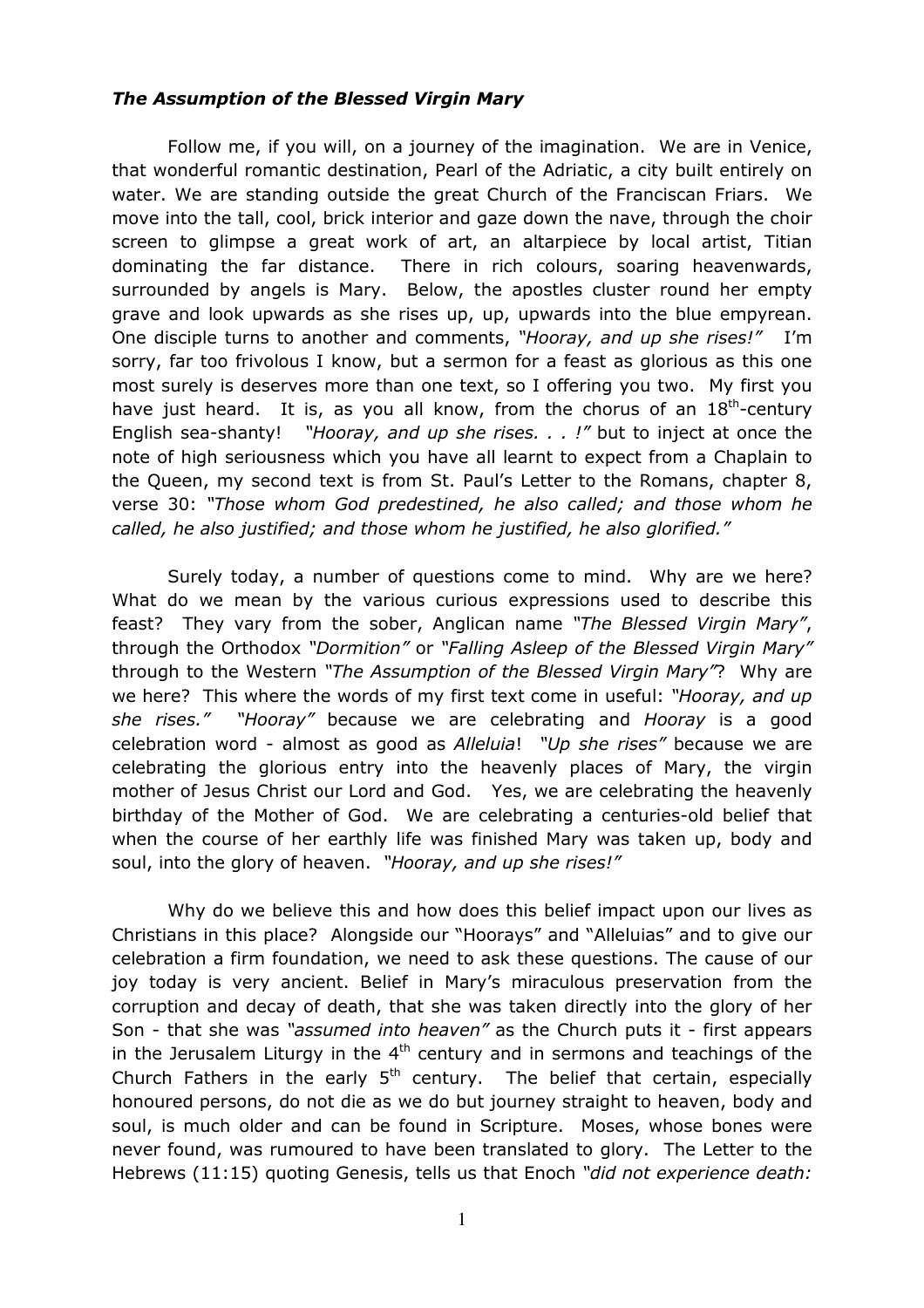and he was not found, because God had taken him"; and we have all read in the 2<sup>nd</sup> chapter of the 2<sup>nd</sup> Book of Kings how Elijah was taken up in a whirlwind to heaven in the presence of Elisha, his disciple and successor. Mary's death is not mentioned in Scripture but her earthly life must have come to an end and we are at liberty to apply scriptural principles and teachings to our exploration of what happened to her.

Belief that Mary was taken straight into the presence of God at the end of her earthly life was very dear to English hearts before the terrible rift in our religious life we call the Reformation. Many of the mediaeval churches of our land dedicated to the Blessed Virgin Mary are dedicated to the mystery of her Assumption and so celebrate their feast of title on this day, the  $15<sup>th</sup>$  August. Indeed, the celebration never quite departed from the memory of the Church of England in spite of the Reformation and the Calendars of our ancient universities, Oxford and Cambridge retain the feast in their Books of Common Prayer to this day. Great Anglican divines, like Thomas Ken, Bishop of Bath and Wells in the  $17<sup>th</sup>$  century, kept the feast and taught their people its significance. This evening, at Norwich Cathedral, they will sing his lovely words in a hymn which clearly shows his belief in the Assumption of our Lady:

Heaven with transcendent joys her entrance graced, Next to his throne her Son his Mother placed; And here below, now she's of heaven possest, All generations are to call here blest.

With our Hymnbooks, our worshipping traditions, and our devotional poetry, this teaching spread throughout the Anglican world, wherever the Anglo-Catholic missionary societies took the Faith. So this is no fringe activity we are indulging in today. We are celebrating in the mainstream of Christian belief down the centuries and across the Reformation. Our "Hooray, and up she rises" is echoed through the Church and down the centuries as men and women everywhere honour Mary the Mother of the Lord.

But why are we celebrating this event? Why our "Hoorays"? Fair enough, most of us would concede that Mary is a special case - more special that Enoch or Moses or Elijah - and in a way it is not surprising that God, who singled her out from all humanity for the immense, unthinkable privilege of being the mother of his Son, should also single her out to join her Son in heaven, body and soul, when her earthly life had ended. But that is not the point, really. The key lies in the words of my second text which can be understood particularly to refer to Mary: "Those whom God predestined, he also called; and those whom he called, he also justified; and those whom he justified, he also glorified." Our Lady was predestined, called, justified and so she entered into God's glory. But when St. Paul writes to the Christians in Rome, he is telling them that God has called us all to share his glory. Mary experiences her reward in the spectacular manner envisaged by Titian because she, "our tainted nature's solitary boast", alone cooperated fully with God's plan and God's call to glory. She is welcomed